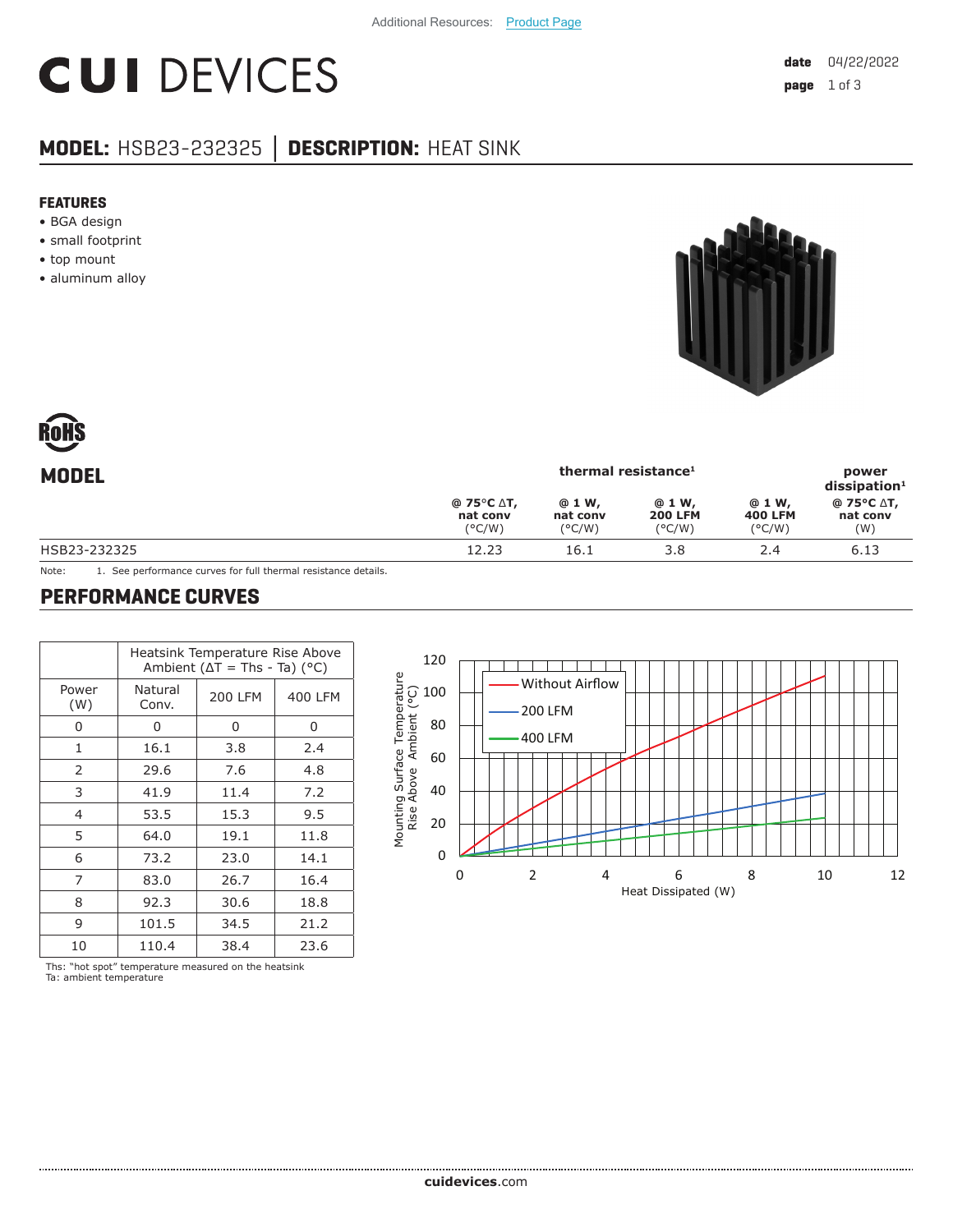#### **MECHANICAL DRAWING**

units: mm tolerance:  $\pm 0.5$  mm

| MATFRIAI | AL 6063-T5        |
|----------|-------------------|
| FINISH   | black anodized    |
| WEIGHT   | 13.1 <sub>q</sub> |